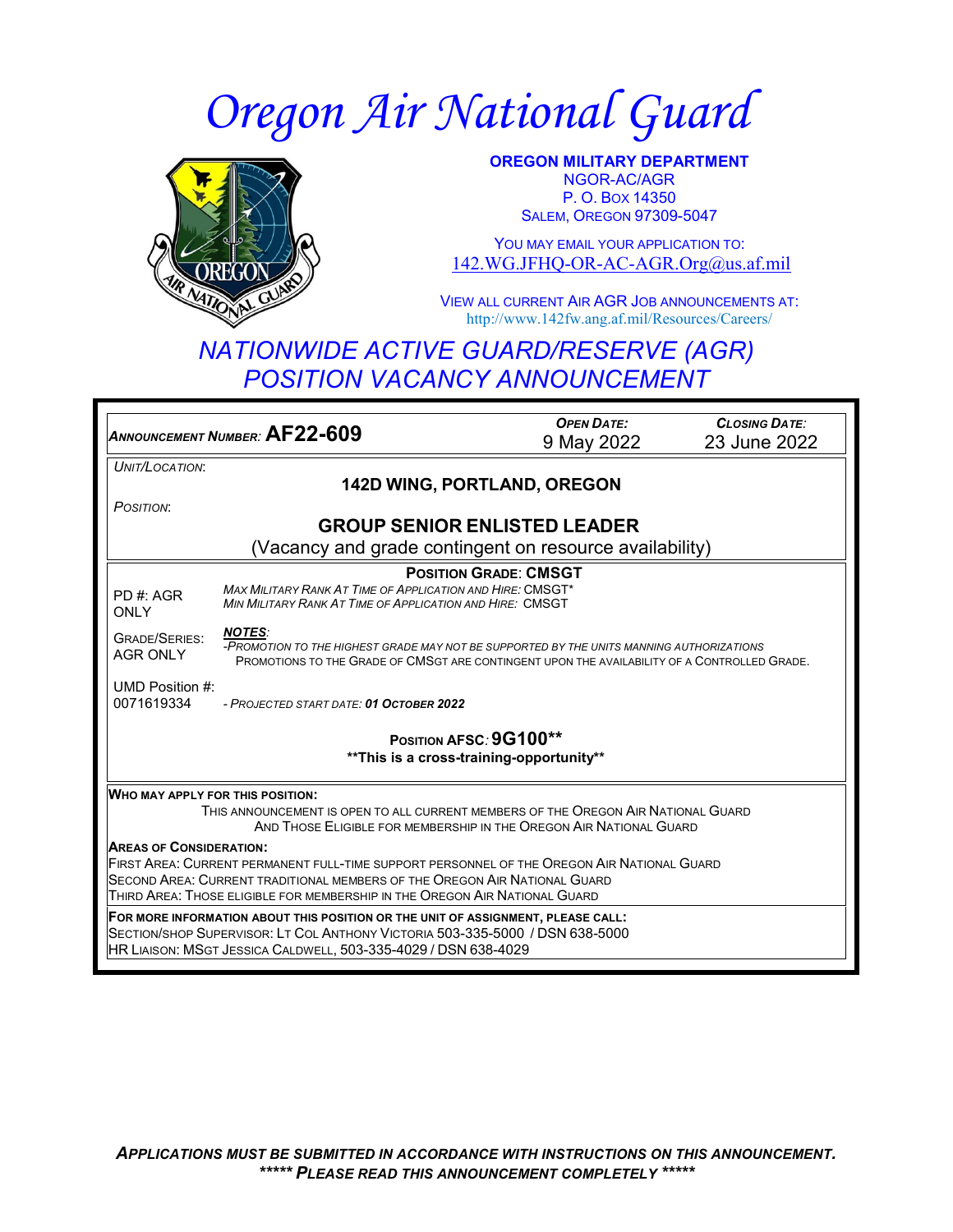## **DESCRIPTION OF DUTIES**

#### DUTIES AND RESPONSIBILITIES

- $\triangleright$  Ensure the commander's directions and policies are carried out and the Airmen understand and are dedicated to the mission of the command.
- Represent the commander at various meetings.
- Establish and maintain rapport with commanders, other CMSgts and senior enlisted personnel.
- $\triangleright$  Work in concert with other enlisted leaders such as SELs, squadron career enlisted managers and first sergeants to oversee the readiness, training, health, morale, welfare and quality of life of assigned personnel.
- Monitor and verify the professional development and proper utilization of the group's enlisted force. Monitor and verify the professional development and proper utilization of the group's enlisted force.
- $\triangleright$  Assist in the professional growth and mentoring of civilian and officer supervisors of enlisted, the organization's junior officers, and new squadron commanders, as required.
- $\triangleright$  Understand AF doctrine and core leadership competencies and communicate these to the force.
- $\triangleright$  Provide general supervision of the organization's enlisted force.
- $\triangleright$  Understand the operation and mission of the organization and all subordinate elements and ensure the enlisted Airmen understand the command's mission and their role in executing that mission.
- Ensure the group enlisted force is trained, equipped and prepared to meet deployment requirements.
- $\triangleright$  Evaluate the quality of enlisted leadership, management and supervisory training by visiting, briefing, and sitting on panels for professional military education facilities, First Term Airman Center, professional enhancement programs (enlisted, civilian and officer, when applicable), professional organizations, career assistance advisors, and junior enlisted councils. Additionally, they review the curricula and effectiveness of the enlisted developmental programs.
- Verify control grade request for CMSgt AGR is submitted for AGR Senior Master Sergeants selected for group SEL positions in a timeframe that allows the promotion to occur and they attend the next available ANG CMSOC no later than six months from assignment.
- $\triangleright$  Monitor the group's status of discipline and advise the commander on matters of compliance with AF standards, disciplinary actions, promotion withholds and ongoing investigations (i.e., inspector general, security forces, Office of Special Investigations, and commander-directed).
- Advise the group commander on enlisted promotions and performance reports.
- Serve as an active participant on advisory councils and boards (e.g. base advisory, enlisted advisory council).<br>
Interact with sister service counterparts as required.
- Interact with sister service counterparts as required.
- $\triangleright$  Maintain a robust quarterly and annual recognition program.
- Regularly visit enlisted Airmen in the group.<br>  $\triangleright$  Actively lead in the group's fitness program.
- Actively lead in the group's fitness program.

x. Perform other duties as required and directed by group commander.

## **ELIGIBILITY REQUIREMENTS FOR ENTRY INTO THE AGR PROGRAM**

- Member must meet all eligibility criteria in ANGI 36-101, The Active Guard/Reserve Program.
- Must be a member or eligible to become a member of the Oregon Air National Guard.
- Member will be required to hold a compatible military assignment in the unit they are hired to support.<br>Member's military grade will not exceed the maximum military duty grade authorized on the Unit Mann
- Member's military grade will not exceed the maximum military duty grade authorized on the Unit Manning Document (UMD) for the position.
- $\triangleright$  Member must meet the physical qualifications outlined in AFI 48-123, Medical Examination and Standards, Attachment 2 before being placed on an AGR tour.
- Member must have retainability to complete the tour of military duty.
- Member must not be eligible for, or receiving a federal retirement annuity.
- Member must comply with standards outlined in AFI 36-2905, Fitness Program to be eligible for entry into the AGR program.
- Member must hold required AFSC or be eligible for retraining (if applicable) and meet all eligibility criteria in AFECD/AFOCD

#### **ADDITIONAL INFORMATION**

- $\triangleright$  AGR members will participate with their unit of assignment during Regular Scheduled Drill (RSD).
- $\triangleright$  AGR tour lengths in the State of Oregon are governed by Director of Staff Air
- > Initial AGR tours in Oregon will not exceed 3 years; follow-on tours will be from 1 to 6 years, per ANGI 36-101 and ORANG force management policy
- In order to cross-train into this AFSC, you must meet the minimum requirements for this AFSC as listed in the Air Force Enlisted Classification Directory. If your ASVAB scores do not meet the minimum required IAW AFECD

#### *APPLICATIONS MUST BE SUBMITTED IN ACCORDANCE WITH INSTRUCTIONS ON THIS ANNOUNCEMENT. \*\*\*\*\* PLEASE READ THIS ANNOUNCEMENT COMPLETELY \*\*\*\*\**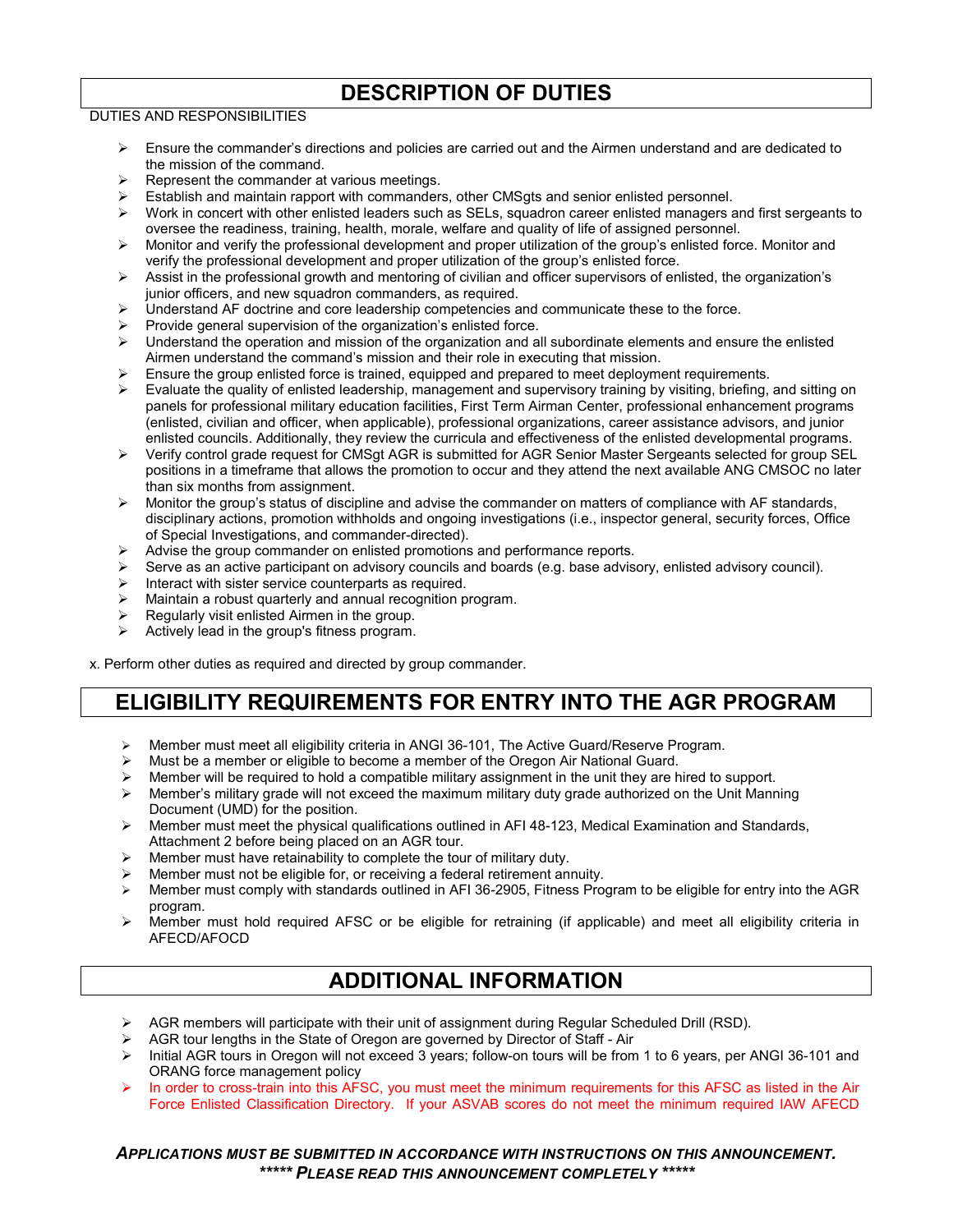Attachment 4, contact your servicing MPF. You have the option to retake the test, however, your new scores prior to the announcement closing date.

- $\triangleright$  Selectee will be required to participate in the Direct Deposit Electronics Funds Transfer program.<br>  $\triangleright$  A law enforcement background check may be required prior to appointment to this position; by su
- A law enforcement background check may be required prior to appointment to this position; by submitting a resume or application for this position, you authorize this agency to accomplish this background check.

#### **APPLICATION INSTRUCTIONS**

#### *APPLICATIONS MUST BE SUBMITTED FOLLOWING THE INSTRUCTIONS ON THIS ANNOUNCEMENT. \* \* \* \* \* \* \* \* \* \* \* \* \* INCOMPLETE APPLICATIONS WILL NOT BE PROCESSED \* \* \* \* \* \* \* \* \* \* \* \* \**

**WRITTEN EXPLANATION IS REQUIRED FOR ANY MISSING DOCUMENTS**

| Current AGR members and those who wish to become an AGR must submit the following:                                  |                                                                                                                                                                                           |
|---------------------------------------------------------------------------------------------------------------------|-------------------------------------------------------------------------------------------------------------------------------------------------------------------------------------------|
| ◘                                                                                                                   | NGB Form 34-1, Application for Active Guard/Reserve (AGR) Position, Form Version Dated 11 November 2013                                                                                   |
|                                                                                                                     | Announcement number and position title must be annotated on the form<br>$\circ$                                                                                                           |
|                                                                                                                     | Download the current form version from;<br>$\circ$                                                                                                                                        |
|                                                                                                                     | https://www.ngbpmc.ng.mil/Portals/27/forms/ngb%20forms/ngb34-1.pdf?ver=2018-09-28-105133-833                                                                                              |
| $\Box$                                                                                                              | Current Report of Individual Personnel (RIP). Documents must show your ASVAB scores.                                                                                                      |
|                                                                                                                     | RIP can be obtained from the virtual MPF (vMPF)<br>$\circ$                                                                                                                                |
|                                                                                                                     | Select 'Record Review', and then 'Print/View All Pages'<br>$\circ$<br>Copy of current passing Fitness Tracker report from the myFSS application: https://myfss.us.af.mil/USAFCommunity/s/ |
| □<br>o                                                                                                              | IF you are wishing to Cross-Train, an AF Form 422 within 5 years, validated within 12 months, is required                                                                                 |
|                                                                                                                     | <b>ORANG - Air Technicians interested in converting to AGR status:</b>                                                                                                                    |
| ➤                                                                                                                   | Selection for the advertised position does not constitute acceptance into the AGR program.                                                                                                |
| ➤                                                                                                                   | Indicate in your email your intent to convert to an AGR, if selected.                                                                                                                     |
| ➤                                                                                                                   | Once notification of a selection is made, the individual is required to submit a request to change status through their                                                                   |
|                                                                                                                     | current chain of command and forward to the Joint Forces Headquarters Office, AGR Section.                                                                                                |
| ⋗                                                                                                                   | The AGR Manager will evaluate the request against The Adjutant Generals state policy CPM-131, "Limitation on                                                                              |
|                                                                                                                     | Change of Status between the Technician and AGR Career Programs", to ensure compliance.                                                                                                   |
|                                                                                                                     | http://www.142fw.ang.af.mil/Resources/Fact-Sheets/Display/Article/438152/air-national-guard-job-opportunities/<br>The Adjutant General is the final approving authority.                  |
|                                                                                                                     | <b>ORANG - Air Technicians wishing to remain in Air Technician status:</b>                                                                                                                |
|                                                                                                                     |                                                                                                                                                                                           |
|                                                                                                                     | If you are a Technician applying to this PVA and choose to remain a Technician, you will need to submit the same above<br>application documents AND a Résumé to the AGR mailbox.          |
|                                                                                                                     |                                                                                                                                                                                           |
| <b>READ THIS SECTION COMPLETELY!!</b>                                                                               |                                                                                                                                                                                           |
| <b>IMPORTANT NOTES REGARDING COMPLETION AND SUBMISSION OF YOUR APPLICATION</b>                                      |                                                                                                                                                                                           |
| ➤                                                                                                                   | AGR Service in the Oregon Air National Guard is governed by applicable AFI, ANGI, Selective Retention Review                                                                              |
|                                                                                                                     | Boards (SRRB) and Command Policy Memorandums (CPM)                                                                                                                                        |
| ➤                                                                                                                   | Applicant must type or print in legible dark ink, <b>SIGN AND DATE</b> the application, or <b>DIGITALLY SIGN</b>                                                                          |
| ➤                                                                                                                   | ALL APPLICANTS Must FULLY complete SECTION IV - PERSONAL BACKGROUND QUESTIONNAIRE of the                                                                                                  |
|                                                                                                                     | NGB FORM 34-1<br>Use SECTION V - CONTINUATION/REMARKS to fully explain any "YES" answers, (except 9, 10 & 17)                                                                             |
| ⋗<br>⋗                                                                                                              | <b>FAILURE</b> to provide this documentation will result in the application not being processed                                                                                           |
| ➤                                                                                                                   | E-Mail is the preferred method of application receipt                                                                                                                                     |
| ➤                                                                                                                   | All documents must be consolidated into a single PDF, in the order listed above, with the announcement                                                                                    |
|                                                                                                                     | number and last name as the file name (example: AF22-XXX - Doe). Do NOT use the portfolio feature.                                                                                        |
|                                                                                                                     | Documents that cannot be combined due to digital signatures should be attached separately following the                                                                                   |
|                                                                                                                     | same naming convention ("AF22-XXX - Doe - 1")                                                                                                                                             |
| ⋗                                                                                                                   | Limit file size to less than 5MB                                                                                                                                                          |
| ⋗                                                                                                                   | Applications mailed in government envelopes will not be accepted                                                                                                                          |
| ⋗                                                                                                                   | When mailing your application it is recommended that you obtain a delivery confirmation receipt                                                                                           |
| ⋗                                                                                                                   | Applications will be accepted until the announcement closing date                                                                                                                         |
|                                                                                                                     | Email applications to 142.WG.JFHQ-OR-AC-AGR.Org@us.af.mil (preferred method). Place the Announcement Number                                                                               |
| and Last Name ONLY in the E-Mail Subject Line. (example: AF22-XXX Doe) Encrypted email may be sent to this address. |                                                                                                                                                                                           |
| Applications can also be mailed to:                                                                                 |                                                                                                                                                                                           |
| The Oregon Military Department                                                                                      |                                                                                                                                                                                           |
|                                                                                                                     | NGOR-AC / AGR - Air                                                                                                                                                                       |
|                                                                                                                     | P.O. Box 14350; Salem, Oregon 97309-5047                                                                                                                                                  |
|                                                                                                                     |                                                                                                                                                                                           |
| ADDI ICATIONS MUST DE SUBMITTED IN ACCODDANCE MITH INSTDUCTIONS ON THIS ANNOUNCEMENT                                |                                                                                                                                                                                           |

*APPLICATIONS MUST BE SUBMITTED IN ACCORDANCE WITH INSTRUCTIONS ON THIS ANNOUNCEMENT. \*\*\*\*\* PLEASE READ THIS ANNOUNCEMENT COMPLETELY \*\*\*\*\**